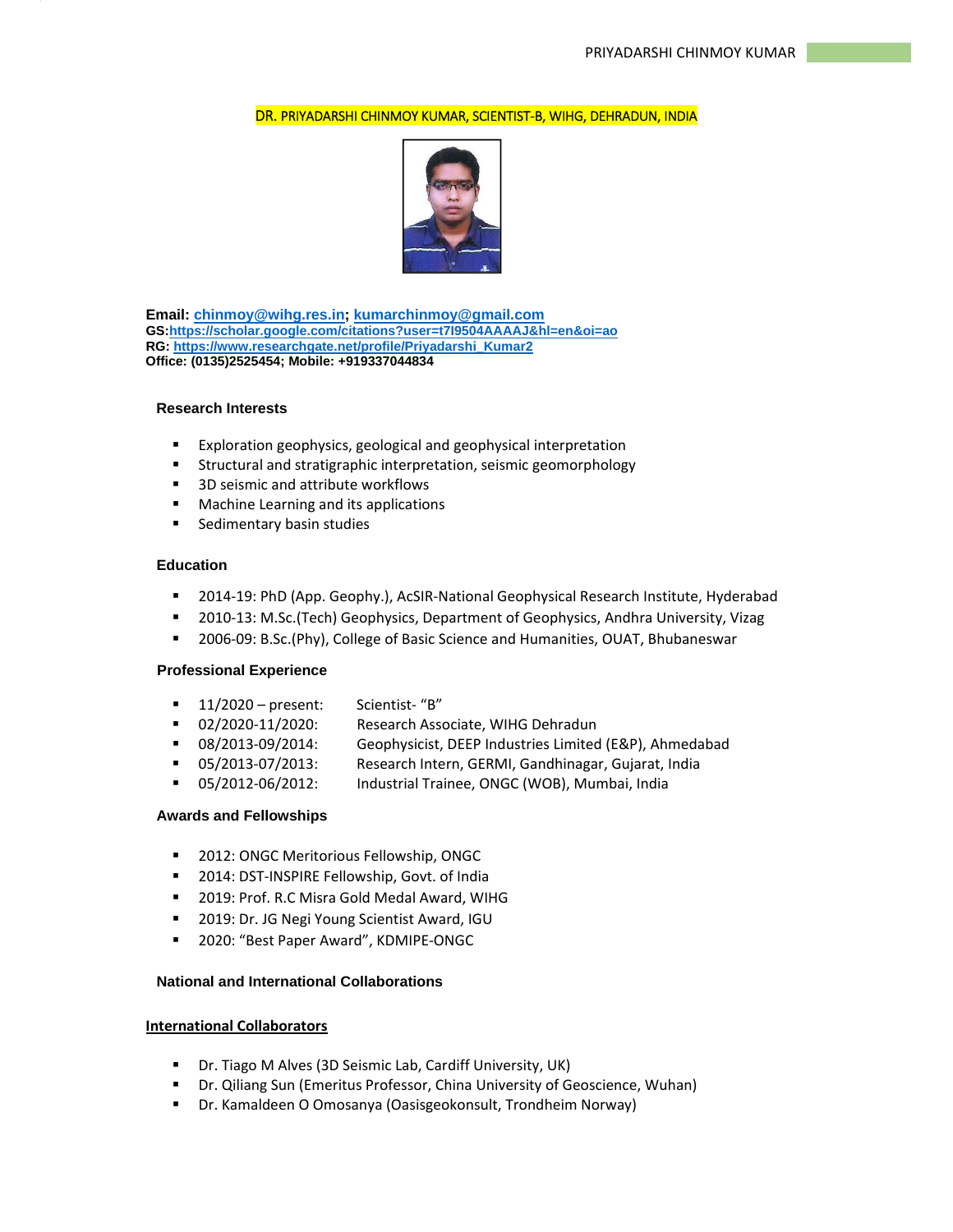- Dr. Ovie Emmanuel Eruteya (Department of Earth Sciences, University of Geneva)
- Dr. Nicholas Waldmann (University of Haifa, Israel)

#### **Indian Collaborators**

- Dr. Kalachand Sain (Director, WIHG, Dehradun)
- Dr. Animesh Mandal (Asst. Professor, IIT Kanpur)

#### **Voluntary Editorial Services (as Reviewer)**

- **Journal of Applied Geophysics, Elsevier**
- Journal of Marine and Petroleum Geology, Elsevier
- Exploration Geophysics, CSIRO
- Interpretation, SEG

#### **Research Publications**

#### **Research Articles**

- **Kumar, P.C.**, Alves, T. and Sain, K. 2021. Forced Folding in the Kora Volcanic Complex, New Zealand: A case study with relevance to the production of hydrocarbons and geothermal energy. *Geothermics, 89(101965), 1-17*
- **Kumar, P.C.** and Sain, K. 2020. A machine learning tool for interpretation of Mass Transport Deposits from seismic data. *Scientific Reports,* 10(1), 1-10.
- **Kumar, P.C.** and Sain, K. 2020. Interpretation of magma transport through saucer sills in shallow sedimentary strata using an automated machine learning approach. *Tectonophysics,*  789, 228541, 1-16.
- **Kumar, P.C.**, Omosanya, K. O., Eruteya, O.E. and Sain, K. 2020. Geomorphological characterization of basal flow markers during recurrent mass movement: A case study from free- and no-slip flow markers during recurrent mass movement from 3D seismic reflection data. *Basin Research* (In Review)
- **Kumar, P.C.**, Waldmann, N. and Sain, K. 2020. Structural illumination of a buried stratovolcano: a case study from offshore Taranaki Basin, New Zealand. Physics of the Earth and Planetary Interiors (In Review)
- **Kumar, P.C.**, Omosanya, K. O., Sain, K. 2019. Sill Cube: An automated approach for the interpretation of magmatic sill complexes on seismic reflection data. *Journal of Marine and Petroleum Geology, 100, 60-84.*
- **Kumar, P.C.**, Sain, K. and Mandal, A. 2019. Delineation of a buried volcanic system in Kora prospect off New Zealand using artificial neural networks and its implications. *Journal of Applied Geophysics, 161, 56-75.*
- **Kumar, P.C.**, Omosanya, K.O., Alves, T. and Sain, K. 2019. A neural network approach for elucidating fluid leakage along hard-linked normal faults. *Journal of Marine and Petroleum Geology, 110, 518-538.*
- Sain, K. and **Kumar, P.C.** 2019. Human and Machine: An amalgamation to aid seismic interpretation. *ONGC Bulletin, 54 (2), 1-14. (conferred with Best Paper Award)*
- **Kumar P.C.** and Sain, K. 2018. Attribute amalgamation-aiding interpretation of faults from seismic data: An example from Waitara 3D prospect in Taranaki basin off New Zealand. *Journal of Applied Geophysics, 159, 52-68.*